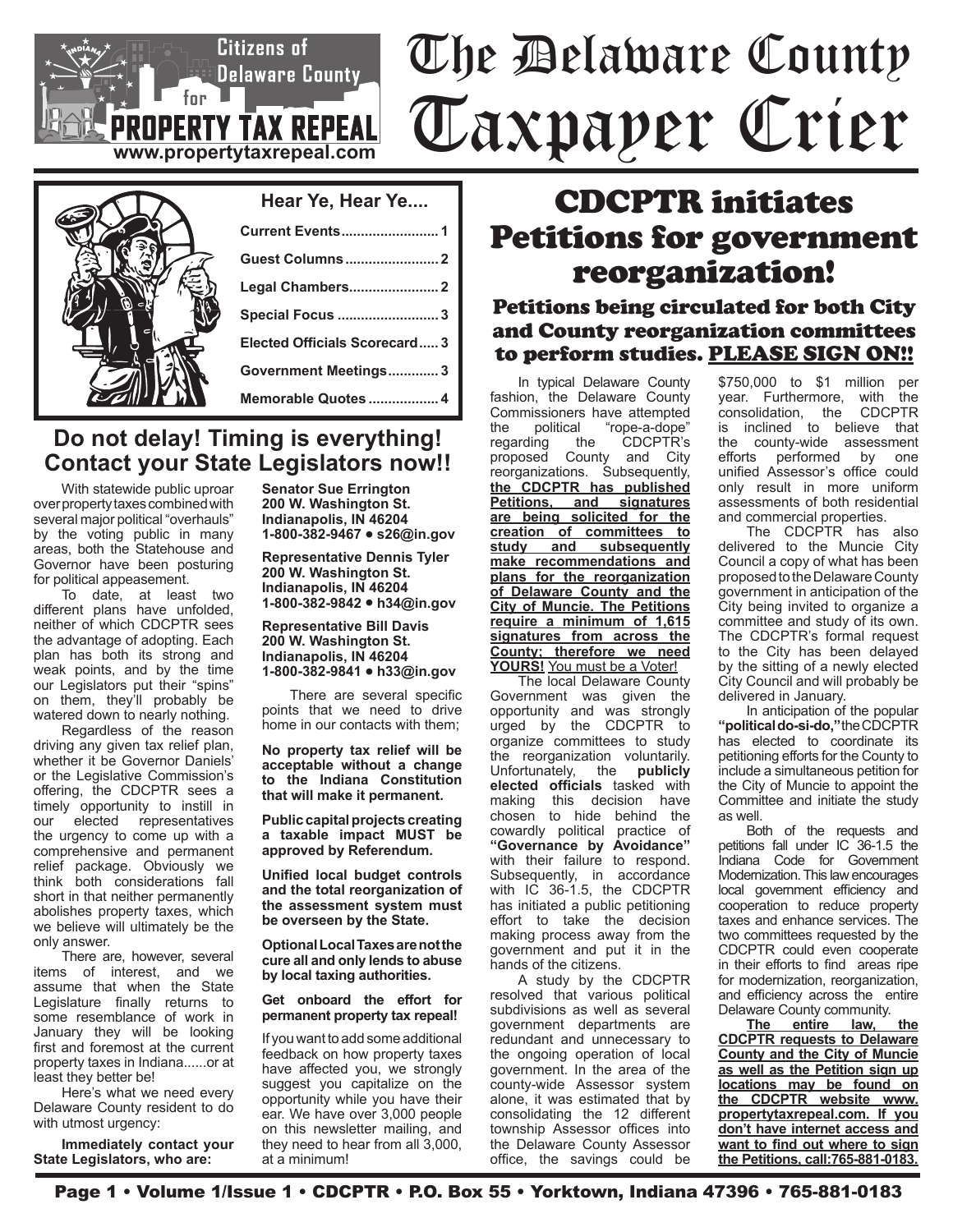# The Delaware County Taxpayer Crier



# **What Can I Do?**

Since the beginning of our property tax debacle I have met many beleaguered tax payers who are fed up with the irresponsible government spending and excessive property taxes that plague Muncie and Delaware County. Many of those concerned citizens have asked "How can I help?" Well consider the following suggestions:

The CDCPTR website is listed above along with a small picture of the Website Home Page. For those of you with internet access, there are several things that you can do:

**Familiarize yourself with the CDCPTR website.** It is very easy to use. There are new links added daily, but most of what you need can be accessed from the links on the left side of the Home Page.

**Use the Miscellaneous Page to get ready access to the forms** necessary to get all the property tax credits you deserve. Do you want to appeal your assessment? The forms are there. Want to see local comparative data? It's there. All this and a multitude of other property tax related information and links are available on this page.

**Use the Contacts Page to send "tax repeal" and "wasteful governments spending" emails**<br>to Senator Sue Frrington Senator Sue Errington, Representative Dennis Tyler, Representative Bill Davis and Governor Mitch Daniels. Provide your name and contact information. Tell them a little about yourself and your tax situation and how the increase has impacted you and your family. Ask them if they support the permanent repeal of property taxes, and advise them that you are very curious about what they are going to do to address our current tax crisis. Be respectful, but don't be shy. They work for us, we elect them, and we pay their salaries. Some other ways to support our efforts are....

**Attend government meetings** of City Council, County Council, County Commissioners, School Boards, Library Boards and other government entities as much as possible by checking the "GOVERNMENT MEETING SCHEDULE" link. Our presence and interaction is an excellent way to demonstrate that we are concerned about the future direction of our community.

**Volunteer for the multitude of needs of the CDCPTR** by e-mailing or telephoning and indicating your interests and/or areas of expertise.

**Show your support by acquiring a CDCPTR yard sign.** A good-will donation is requested but certainly not mandatory. We understand that you may be broke from paying your taxes!!

**Consider an economic support of our efforts** by making routine donations. Please remember that the CDCPTR is constantly expending resources in fighting our overzealous taxing units. A \$5-\$10 per month commitment would go a long way to help offset some of our costs, including this newsletter. - Jim Arnold

# **Legal Chambers: How important is my signature on Petitions?**

Petition, petitions, petitions, that seems to be the song right now. The legal options and processes that the voting and taxpaying public have to confront local government and school spending currently lies primarily with the Remonstrance and Petitioning processes.

As we touch base with the many laws that pertain to the local taxing units' procedures for budgeting and spending our tax dollars, the importance of the public's understanding and participation in these processes can be best demonstrated by beginning with the Remonstrance processes outlined in IC 6-1.1-20.

This is the law that pertains to Bonds and Indebtedness of political subdivisions such as major school building projects. The law provides for the taxpayers to unite against a proposed public project that is going to adversely affect their taxes.

A very good example of this is the current Remonstrance effort that is occurring in the Liberty-Perry School Corporation. The first step consists of petitioning for the right to initiate the Remonstrance. This requires a minimum of 100 legal signatures and can include both property tax owners and registered voters of the taxing district incurring the debt, in this case the Liberty-Perry Schools.

More often than not, this initial petitioning alone results in the taxing unit taking another look at their "wish list" and reducing their request. In the Liberty-Perry issue, **this immediately reduced their request by nearly \$7 million!! Consider this, Each one of those signatures was worth \$70,000.00!** 

Then begins the actual Remonstrance process against the proposed debt (or what's left of it). Again, it's a petitioning process, but now there are both "For" and "Against" petitions. It's basically a "race of signatures," very much like going to the polls and casting your ballot. The most signatures wins. Just like voting, this a very tightly controlled process that is handled by the local Voters Registration Office.

To emphasize the importance of Petitions and getting on board with signing them, **the Liberty-Perry debt appears to have been defeated!** Congratulations to the Selma area citizens!!

### **Time to dispel the myths**

Opponents of the Citizens<br>Delaware County for of Delaware County for Property Tax Repeal (CDCPTR) movement routinely claim that it is solely an ideological effort, and that all who are associated with the group are wealthy business owners, landlords, and Republicans.

Nothing could be further from the truth. This I personally know after having worked over the past several months alongside volunteers who come from every walk of life and every political persuasion.

The reasons for their volunteerism are as varied as the individuals themselves. Some are focused on total property tax repeal, something that could take up to four years to accomplish. Others believe reining in government spending is key to any solution. And some believe in a combined approach. But the common denominator is that taxes, specifically local property taxes, are just simply out of control.

While the struggle toward the total repeal of property tax will

be a protracted one, the demand by citizens for responsible, efficient government can and is happening now, thanks to the CDCPTR movement. Key spending areas are being taken to task for poor management/ budgetary practices, and<br>irregularities are being irregularities spotlighted. A sleeping giant in the form of its citizenry in this city/county is being awakened. One only needs to look at greater attendance and participation in governmental meetings as proof.<br>Contrary

to opponents' cries, the CDCPTR movement is not identified with one political party. It is instead a reflection of that which is truly American--a purely democratic process--by the people, of the people, and for the people.

If you want to effect change in the way your local government operates, contact the CDCPTR Group through the website:

**www.propertytaxrepeal.com** or by telephone at:

**765-881-0183.** - C.A. Bouslog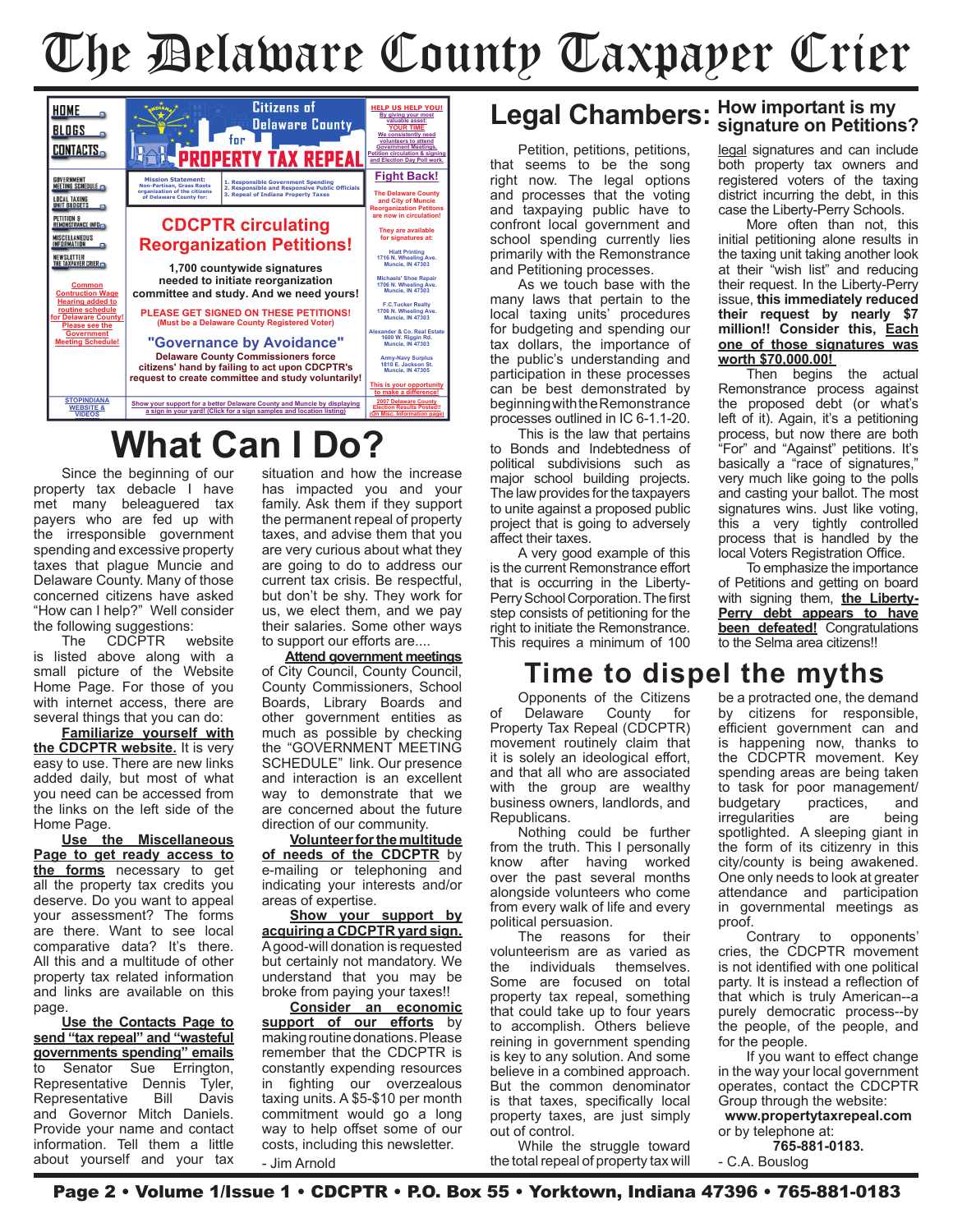# The Delaware County Taxpayer Crier

# **Muncie Community Schools:** The deft art of fleecing **Muncie Community Schools:** The Muncie Taxpayers

#### **Part 1 of a 3 part series:**

Very early in the organization of the Citizens of Delaware County for Property Tax Repeal, it was quickly acknowledged that certain local taxing units had run roughshod over the taxpayers for years and needed immediate confrontation to arrest their spendthrifty behaviors.

The Muncie Community School Corporation quickly rose to the top of the list of the "most wanted" by virtue of their 38% stake in our overall tax burden and the obvious characteristics of spoiled kid in a candy shop.

Closer scrutiny by CDCPTR members tasked with the assignment of getting the MCS on a honest and realistic track of tax dollar stewardship revealed that the MCS had developed a long, unchecked history of "creative budgeting" and blatant tax dollar waste.

Because of timing and the fact that the CDCPTR's formation fell dead center in the middle of all the local taxing units' 2008 budget preparations, the issue of confronting the MCS 2008 Budget fell first on the list of targets. The CDCPTR immediately identified several areas of the MCS Budget that were suspect and felt should be addressed in accordance with IC 6-1.1-17-5 and an Objecting Petition effort. The Muncie community effectively responded, and the Petition was filed with nearly 10 times the signatures necessary.

Next came the effort to thwart the MCS Capital Project Fund. At \$7.6 million per year for a total of 3 years, this Fund amounted to an overall taxable burden of nearly \$23 million. While still in the midst of a \$55 million overall renovation effort across most of the MCS' infrastructure, this attempt to pilfer an additional \$23 million of capital improvements amounted

to nothing more than a "slap in the face" of the local MCS taxpayers. To add insult to injury, more than \$13 million dollars of the \$23 million requested for the Capital Projects Fund, were to "duplicate" line items straight out of the General Fund!" Less than \$10 million dollars requested were actually budgeted for future capital improvements! Again, the CDCPTR mounted a Remonstrance effort under IC 20-46-6-13. And, once again, the Muncie taxpayers magnificently responded with multiple times the required signatures. We ultimately had our "day in court" with an Indiana Department of Local Government Finance Hearing on October 18, 2007. The results of that hearing, as of this writing, have yet to be determined.

At the Hearing by the DLGF on October 18th, an interesting discovery that had been made by the CDCPTR was entered into

evidence as further proof of the cavalier attitude by the Muncie Community School Corporation in its ongoing squandering of the local taxpayers' hardearned dollars. The Common Construction Wage Agreement associated with the \$55 million overall renovation efforts by the MCS was discovered to have been executed by an appointed committee that was both unethical and illegal in its composition. The result of which amounted to an **estimated \$8 million of tax dollar waste** across the multiple construction projects associated with the Agreement.

In part two of this series we will cover the specific details of that agreement and how our elected and subsequently appointed Muncie Community School officials strategically position themselves and their meetings to preclude public confrontation and admonishment. – Chris Hiatt

### **Important Government Meetings Schedule**

Please plan on attending at least some of these meetings! Cut this schedule out and place it where you can't forget!

Monday,12/03/07 @ 9:30 am: Del. Co. Commissioners Meeting Commissioners Court, Room 309 County Building, Muncie

Monday, 12/03/07 @ 7:30 pm: Muncie City Council Meeting (Public meetings and special meetings may begin earlier) City Hall Courtroom Muncie City Hall

Tuesday, 12/11/07 @ 9:00 am: Delaware County Council Meeting Commissioners Court, Room 309 County Building, Muncie

Tuesday, 12/11/07 @ 6:30 pm: Muncie School Board Meeting MCS Administration Building 2501 N. Oakwood Avenue, Muncie, IN

Monday, 12/17/07 @ 6:30 pm: Del. Co. Commissioners Meeting Albany Town Hall Albany, IN

Thursday, 12/27/07 @ 1:15 pm: Common Construction Wage Hearing Commissioners Court, Room 309 County Building, Muncie Check for meeting being held at: http://www.in.gov/labor/calendar.html

Monday,01/07/08 @ 9:30 am: Del. Co. Commissioners Meeting Commissioners Court, Room 309 County Building, Muncie

Monday, 01/07/08 @ 7:30 pm: Muncie City Council Meeting (Public meetings and special meetings may begin earlier) City Hall Courtroom Muncie City Hall

Tuesday, 01/08/08 @ 6:30 pm: Muncie School Board Meeting MCS Administration Building 2501 N. Oakwood Avenue, Muncie, IN

Monday,01/07/08 @ 9:30 am: Del. Co. Commissioners Meeting Commissioners Court, Room 309 County Building, Muncie

Tuesday, 01/22/08 @ 9:00 am: Delaware County Council Meeting Commissioners Court, Room 309 County Building, Muncie

Tuesday, 01/22/08 @ 6:30 pm: Muncie School Board Meeting MCS Administration Building 2501 N. Oakwood Avenue, Muncie, IN

Thursday, 01/24/08 @ 1:15 pm: Common Construction Wage Hearing Commissioners Court, Room 309 County Building, Muncie Check for meeting being held at: http://www.in.gov/labor/calendar.html

Monday,02/04/08 @ 9:30 am: Del. Co. Commissioners Meeting Commissioners Court, Room 309 County Building, Muncie

# Property Tax Repeal<br>Cap.Proj.Referendums<br>County Consolidations<br>City Consolidations<br>Dept. Consolidations<br>Personnel Reductions<br>Privatization of Svcs<br>TANon-compliance Peralty<br>TANon-compliance Peralty<br>TANon-compliance Peralty<br> Sen. Sue Errington **N N N** Rep. Bill Davis **Y N** Rep. DennisTyler **N N N** DC Cms. John Brooke **N N N N N Y N Y**

**Elected Officials Scorecard** The voting and public positions of our elected public officials.

DC Cms. Tom Bennington **N N N N N Y N Y** DC Cms. Larry Bledsoe **N N N N N Y N Y** DC Cnc. Brad Bookout **N N N N N Y N Y** DC Cnc. Joe Russell **N N N N N Y N Y** DC Cnc. Ron Quakenbush **Y N Y Y N N Y N** DC Cnc. Mary Chambers **N N** N | N | N | N | Y | N | Y DC Cnc. Mel Botkin **N N N N N Y N Y** DC Cnc. Ted Bowman **N N N N N Y N Y** DC Cnc. Chris Matchett **N N N N N Y N Y** Mayor Dan Canan **N N N N N N N N Y N Y** MC Cnc. Bill Shroyer **N N N N N Y N Y** MC Cnc. Sam Marshall **N N N N N Y N Y** MC Cnc. Bruce Wiemer **N N N N N Y N Y** MC Cnc. Jack Isenbarger **N N N N N Y N Y** MC Cnc. Mary Jo Barton **N N N N N Y N Y** MC Cnc. Dave Taylor **N N N N N Y N Y**  $M$ C Cnc. Monte Murphy  $M$   $\begin{bmatrix} 1 & 1 \\ 1 & 1 \end{bmatrix}$   $\begin{bmatrix} N & N & N \\ N & N & N \end{bmatrix}$   $\begin{bmatrix} Y & N & Y \\ N & Y & N \end{bmatrix}$ MC Cnc. Alison Quirk **N N N N N Y N Y** MC Cnc. Chuck Leonard **N N N N N Y N Y**

Page 3 • Volume 1/Issue 1 • CDCPTR • P.O. Box 55 • Yorktown, Indiana 47396 • 765-881-0183